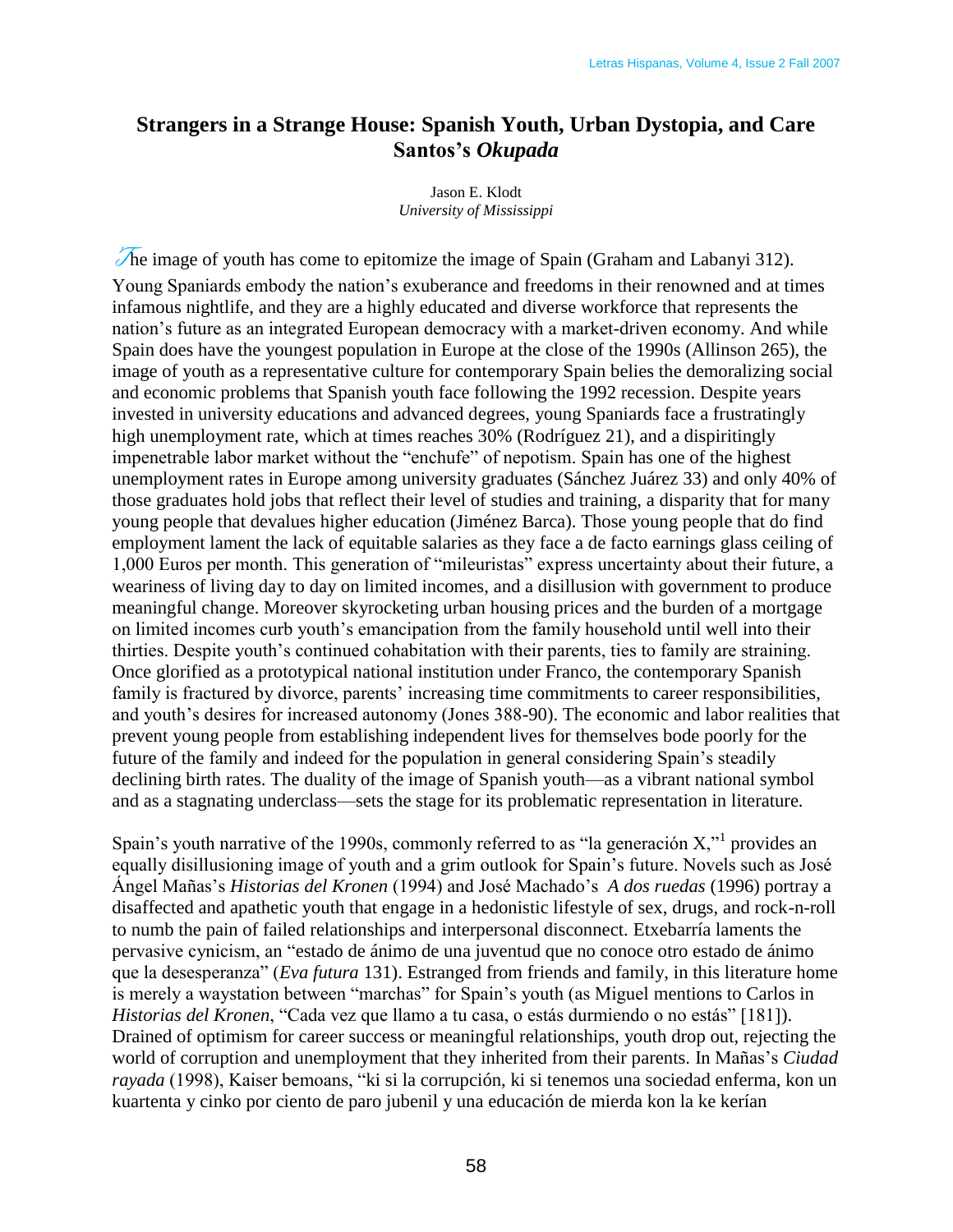konbertirnos a todos en mano de obra barata" (143-144 [sic]), which he explains while unsurprisingly high on drugs, and hence his freestyle orthography. Spain's Generation X novel ultimately underscores the consequences of its protagonists' hedonism, since their continual escapism into drug and alcohol induced stupors produces radically unstable identities.<sup>2</sup> Reacting to the pervading pessimism and disillusion, youth retreat inward, recoil from family and friends, and sever interpersonal communication. In contrast to the "ensimismamiento" in other Generation X novels—as seen particularly in Lucía Etxebarría's *Amor, curiosidad, prozac y dudas* (1997) and *Beatriz y los cuerpos celestes* (1998)—Care Santos's *Okupada* (1997) approaches the youth problem by examining the role of collective identity among this amalgamation of fiercely independent and alienated young people. *Okupada* surveys Spanish youth culture by following a group of 17 to 22 year-old social outcasts as they stage an "okupación." These youth band together in an appropriated house to construct a utopian microcosm of tolerance and acceptance. The novel's representation of youth exemplifies the theory of strangers who, as society's undecidables, resist social hierarchies and thus, being "strange," their very presence causes disquietude and disorder. Vis-à-vis the perpetual uncertainty of youth as strangers, *Okupada* asks if identity can transcend the individual's immediate whims to encompass the dynamics of a group. Might alienated youth<sup>3</sup> find sanctuary in community? In the face of disintegrating families and fleeting interpersonal relationships, is a sense of belonging, unity, or community possible?

The identification with youth has come to define, and to an extent confine, Santos's early novels. Alba Editoriales markets both *Okupada* and her first novel, *La muerte de Kurt Cobain* (1997), under the category "literatura juvenil." Both novels, like other Spanish Generation X narratives, emphasize the correlation between readers and protagonists; young people reading these novels seemingly identify with its twenty-something characters, recognizing their own disillusion and alienation in those of the protagonists.<sup>4</sup> Yet the challenges that the protagonists face in *Okupada*—abandonment, homelessness, self-preservation (they must scrounge for their own shelter and food), drug addiction, threats of violence, death—demonstrate a fight for basic human needs, which points up the paradox of the "literatura juvenil" label attached to Santos's novel: the protagonists are youths in age only. In contrast to the "pijos" of *Historias del Kronen* and *Beatriz y los cuerpos celestes* in search of escapism, *Okupada* reframes youth as a struggle for survival. A nurturing, emotionally well-adjusted home and upbringing are laughably anachronistic notions for Santos's protagonists. Forgoing the teenage rites of passage of *La muerte de Kurt Cobain*, *Okupada* portrays young people who no longer have the opportunity to be young.

The novel's namesake derives from "la okupación," or squatting, in which marginalized young people take over an abandoned building or apartment. While an okupación addresses the basic need for shelter, its implications typically transcend the physicality of the four walls of a building to articulate a political cause. In particular, a "casa okupada" tends to be a neosocialist, pseudoanarchistic living experiment modeled after the commune lifestyle.<sup>5</sup> These terms—neosocialist, pseudo-anarchistic—are inherently vague since in *Okupada* there is no rigid ideological framework that defines this okupación. Rather, the okupas' philosophy incorporates a hodgepodge of socially progressive slogans ("Somos los herederos directos del anarquismo...para defender valores como la ecología, el antimilitarismo, la insumisión" [36-37]) and a borderline stereotypical youthful idealism ("No somos adultos ni tenemos ganas de serlo.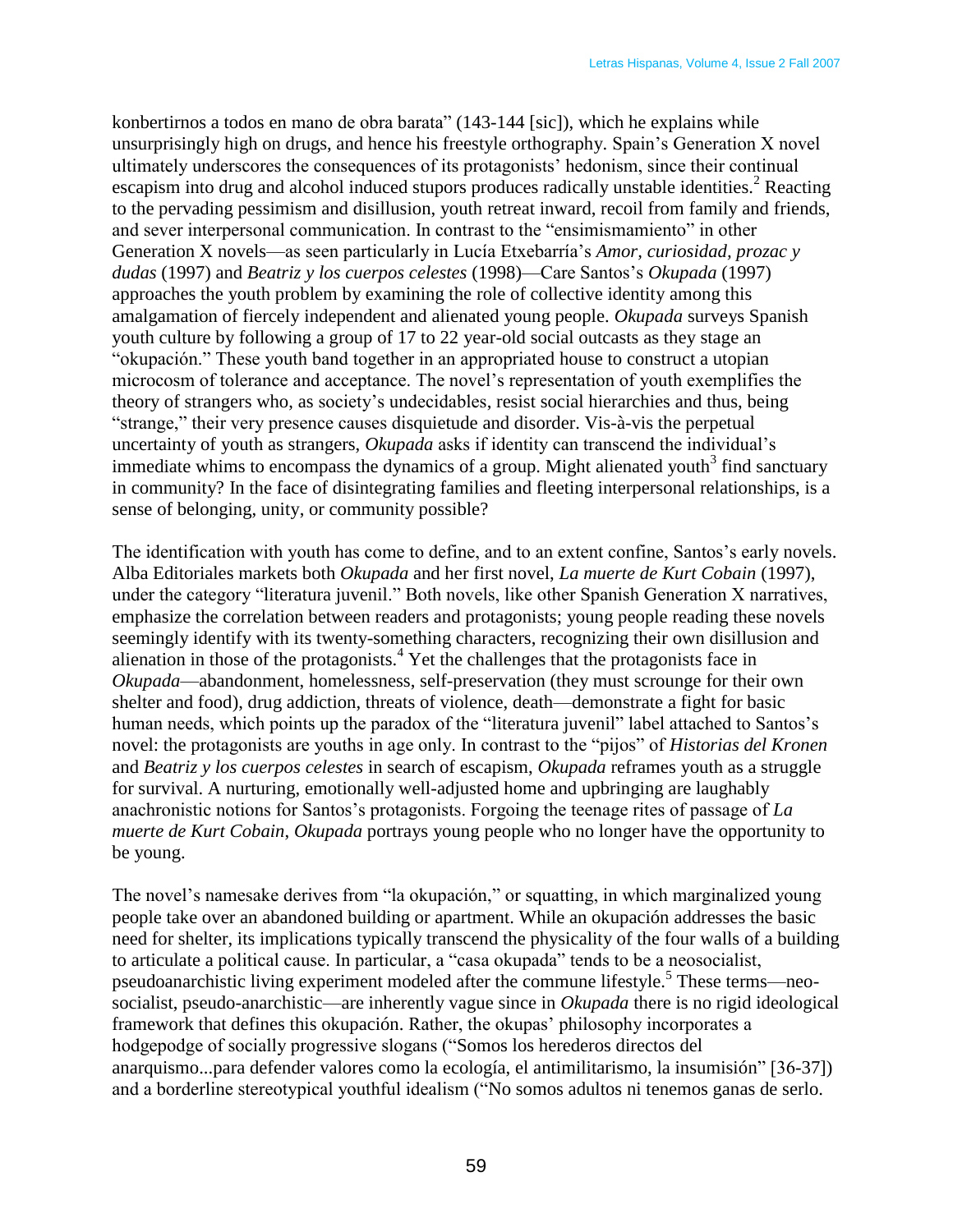Somos ciudadanos libertarios, antiautoritarios, revolucionarios, pacifistas, contrarios al sistema y casi mayores de edad, aunque esto último no nos preocupa demasiado, como casi nada que dependa de las leyes que dicta el poder establecido" [13]). The okupación combines an atmosphere of tolerance for social outcasts with a tacit agreement that its members pool resources (money, food, skills, education) for collective benefit. In order to serve their community they host a series of "talleres" in which, for example, Beatriz teaches music, Begoña teaches painting, Oswi-Wan teaches poetry, Alma conducts aerobics classes, and the flamboyant Óskar gives lessons in "el dragqueenismo," the delicate art of being a transvestite. Their duality of purpose distinguishes the okupas from the low socioeconomic threshold of only being homeless, and while an okupación typically entails poverty, unemployment, and social marginalization, it establishes political positions as well, as in the case of family politics (the runaway), local politics (the anarchist), and national/global politics (the immigrant). Thus while an individual joins an okupación partly out of necessity—s/he does not have a place to live, is economically disenfranchised, or is thrown out of a home—s/he also does so as an act of social defiance. The okupas in Santos's novel further seek a space in which to belong and feel wanted. In essence, theirs is a community building project; the decision to leave a place no longer considered home emerges from their distinct backgrounds: two teenage runaways, a drug addict, a Cuban exile, a bohemian artist, an Iraqi Kurd seeking political asylum, a homosexual shunned by his parents, and an anarchist university dropout. As members of socially ostracized groups the okupas in effect challenge their marginalization, establishing an alternative space in which to address physical (survival) and emotional (belonging) needs.

The choice to "okupar," however, does not occur everywhere under the same legal conditions. Northern and central Europe provide a figurative open door to squatters. In Amsterdam a dwelling left uninhabited for 18 months is legally available for habitation by squatters. While the legal precedents for squatting in urban Great Britain establish that it is a violation of civil law, squatting enjoys a de facto legal and social tolerance (Prichard 166). The city government in Geneva even directs the phenomenon, known in French as "le squat," through the establishment of officially designated squat houses. While such a sanctioned counterculture is perhaps an oxymoron, le squat's overt organization contrasts with the lawlessness and disorder of the okupación in Spain.<sup>6</sup> Article 245 of the Spanish Código Penal prohibits squatting and leaves no ambiguity that okupas are lawbreakers. In fact, the concept of an organized or government sanctioned okupación according to the Swiss model would be antithetical to the Spanish okupa. Their rallying cry is antiauthoritarianism, to wage a "batalla al odioso poder establecido" (*Okupada* 59), whose social establishment—government, police, capitalists, and particularly property owners—is anathema to their itinerant lifestyle. The okupas base their fragile community on the property owner not discovering their presence: "Para entrar a okupar, es imprescindible que no te vea nadie, que la pasma no te pille *in fraganti* cuando estás entrando…Por eso lo mejor es okupar de madrugada, cuando los vecinos duermen y, si se puede, hasta cortar el tráfico para que no te pillen en plena faena" (38). The illegality of the okupación forces its inhabitants to live a nocturnal existence; to take possession of their new abode the okupas in Santos's novel sneak through a garden door, always entering and leaving by the same clandestine route under cover of the night. Their relationship with darkness produces a duality of existence, both practical and symbolic, in that the night serves to hide them (a form of protection) while it simultaneously keeps them hidden (a form of isolation) from the rest of Barcelona.<sup>7</sup> This living in darkness pushes them underground—out of sight of property owners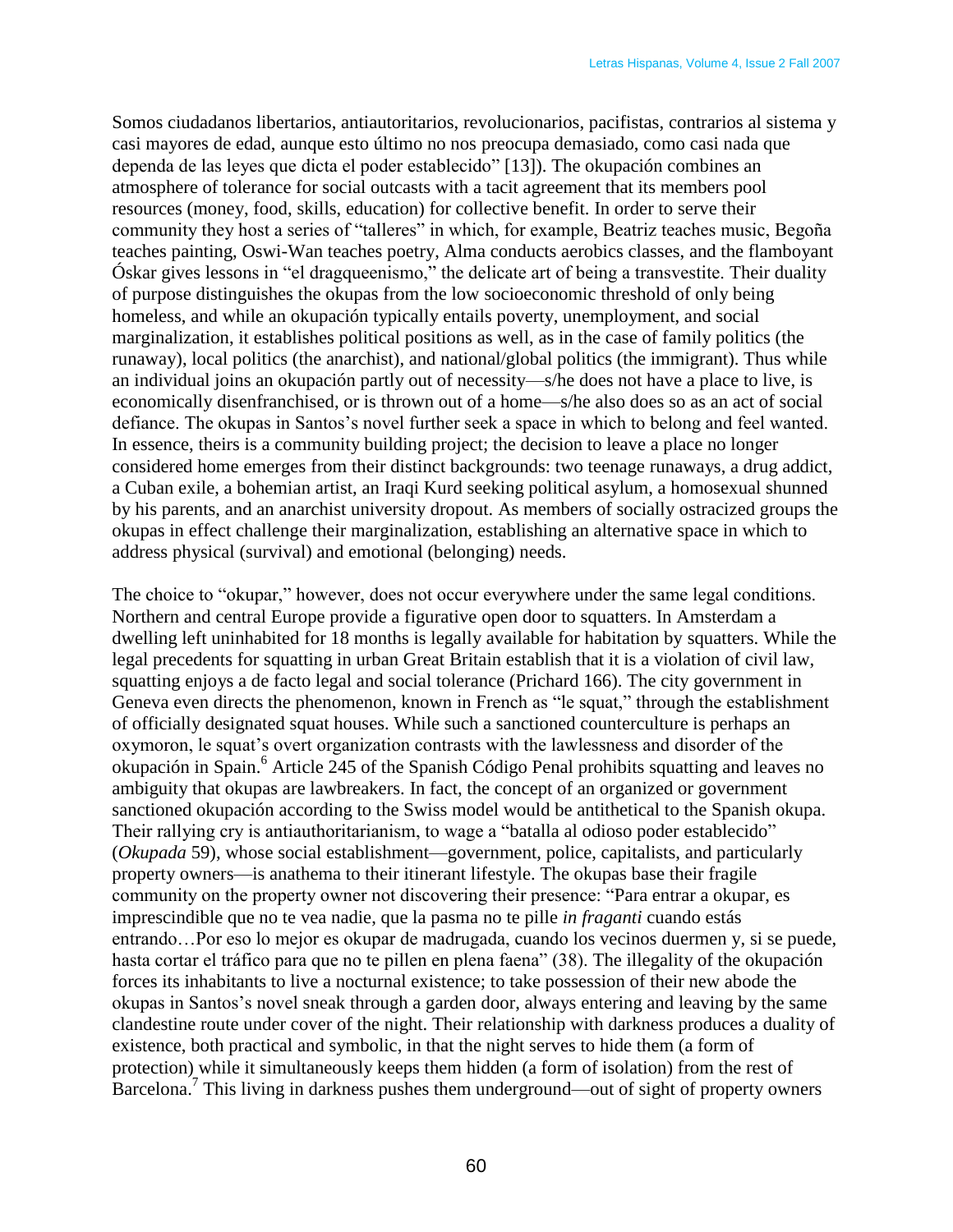and law enforcement—but also further marginalizes these outcasts from society at large. They assume the role of the trespasser who, according to Begoña, straddles the fine line between a "ciudadana correcta" who has a home and a "delincuente común," the homeless okupa (142). As trespassers, they are unwanted and unwelcome wherever they stay, and regardless of the space they inhabit, such that their occupation continually works to ostracize them. Although the okupación provides them shelter, the okupas occupy a gray area between being in an appropriate space and belonging to a makeshift community.

Transience and instability mark the social and physical spaces that the okupas inhabit, and indeed a sense of certainty is anachronistic in the postmodern era. Home, family, community, career, marriage, and friendship, once trusted as long-term sources of stability have now been transformed into relationships of convenience. Each is disposable, stripped of the guarantee of stability, and according to Zygmunt Bauman, are couched in until-further-notice clauses (*Postmodernity* 24). As the individual's experience and skills run the risk of being outdated at a moment's notice, continual renewal is paradoxically the only constant in life. Long term planning, pursuing goals, or leading a principled existence, once the foundation upon which to base personal growth, is now considered superfluous baggage for the postmodern citizen. A totalizing life project is incongruent with the world that now surrounds the individual, as reflected in the uncertainty of Spain's volatile job and housing markets and the youth defeatism portrayed in Generation X literature. For Spain's youth the concept of home itself lacks stability and permanence. In the face of uncertainty and the impossibility of depending on any person or institution for the long term, the individual must remain independent, flexible, and keep his/her options open. Subsequently the perception of reality—rather than a trajectory of an interconnected past, present, and future—now contracts to a series of vignettes and short-term opportunities. Currie refers to this contraction as "a flight from the present...to hurry everything into the past even while it is still happening" (97). Time has become fragmented and disjunctive such that one must live day to day, even hour to hour, and thus life lurches forward as an everevolving contingency plan. Identity itself is not immune to this pervasive instability. Douglas Kellner affirms that "postmodern identity is an extension of the freely chosen and multiple identities of the modern self that accepts and affirms an unstable and rapidly mutating condition, which was a problem for the modern self, producing anxiety and identity crisis" (158). Postmodern identity is chameleon-like; it morphs to exploit the moment, like a reflex or a survival mechanism, in which external stimuli dictate one's actions and belief systems. It is no longer a question of having the vision and fortitude to weather adversity while sticking to one's morals and beliefs. Reliance on institutions (family, career, community) and hence a fixed notion of identity is potentially detrimental, since as the individual becomes fixated, stuck in any one concept of the self, s/he cedes the ability to spontaneously bend and change, and hence loses his/her survival mechanism.

The inherent instability of postmodern identity reduces the life journey to that of a tourist itinerary. One feels pushed to see, to quickly assimilate the experience, and then move on, never staying in any place nor fixating on any act for too long. In essence, the postmodern era sends the message that the individual must pass through life as a vacationer; what one experiences in the here and now must remain in the here and now, as in the tourist cliché, "it's a nice place to visit, but I would not want to live here." Bauman suggests that "like everything else, the self-image splits into a collection of snapshots, each having to conjure up, carry and express its own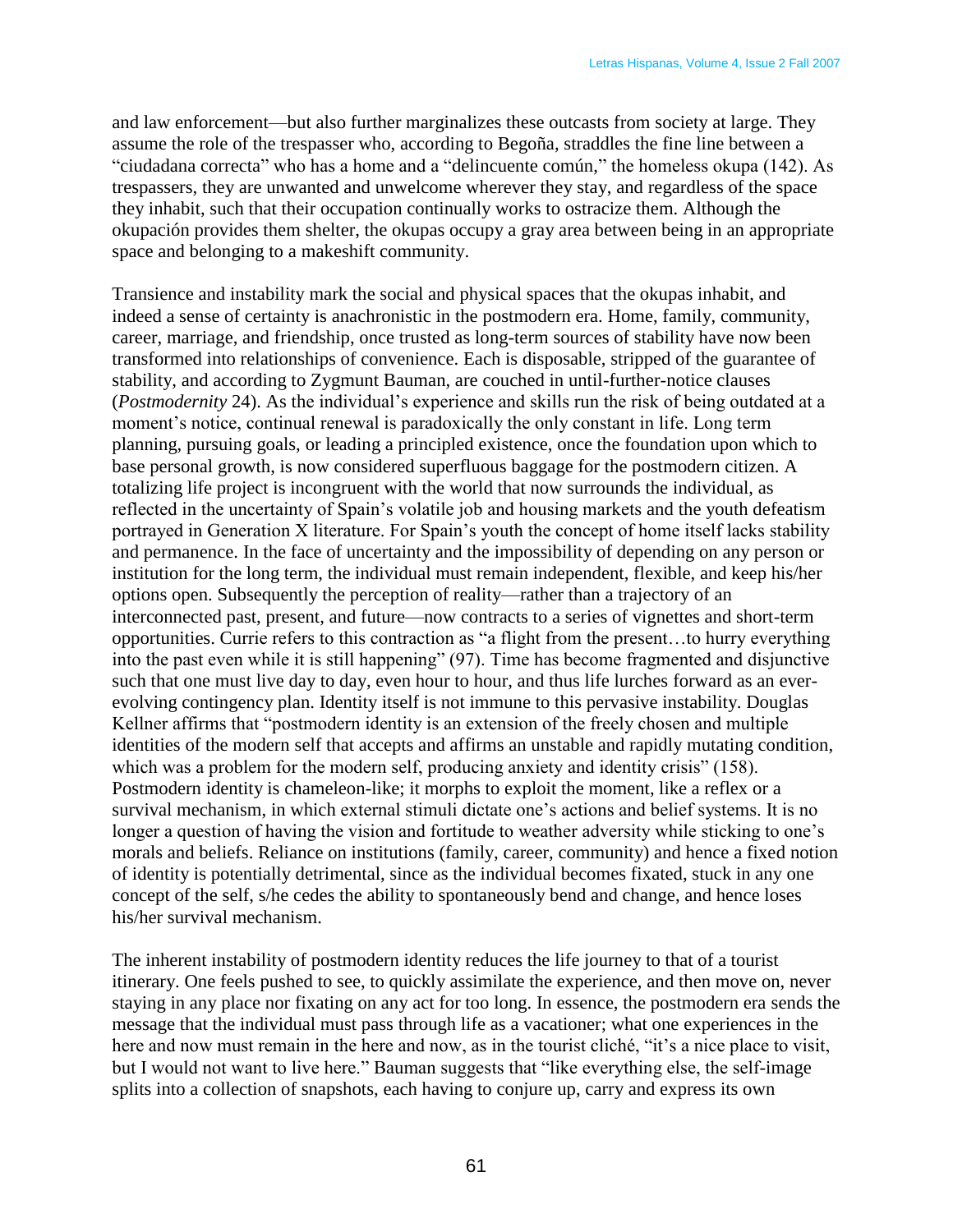meaning, more often than not without reference to other snapshots" (*Postmodernity* 24). The postmodern identity is essentially a series of superficial images, constructed piecemeal, even randomly, and the order of these identity snapshots is of little importance as long as they do not impede an individual's flexibility. Yet as one lacks the metanarrative to string together identity, the fragmentation breeds further uncertainty.

Wandering through this fog of uncertainty is the stranger. As society's undecidables, strangers resist categorization into social orders. The other, in contrast, is based on dichotomies and hierarchies, such as man/woman, citizen/immigrant, insider/outsider, and good/evil, where the former exercises control over the latter. The stranger, however, falls into ambiguity, as s/he is neither wholly inside nor outside, neither dominant nor submissive, neither friend nor foe. Consequently, their identities are unstable and unclear, their stranger status coming from "their tendency to befog and eclipse boundary lines which ought to be clearly seen" (Bauman *Postmodernity* 25). And while strangers inhabit an ambiguous space, they must necessarily be located somewhere, and thus they muddy the divisions between belonging and being cast out. Similarly, the Spanish okupa lacks the foundations of identity construction (home, family, community) and the legal grounds to occupy a private space. In *Okupada*, for instance, Óskar is ostracized from his family who is intolerant of his homosexuality, Mustafá flees his home in Iraq to escape political persecution, and Kike, a professional okupa, experiences the perpetual transience of the okupación movement, stating, "De hoy a mañana te han echado de tu casa. Te sientes como una basura" (37). Since they live with a sense of permanent uncertainty, their concept of home is an estranged place. Madan Sarup explains that "unlike an alien or foreigner, the stranger is not simply a newcomer, a person temporarily out of place. S/he is an eternal wanderer, homeless always and everywhere" (11), and like the stranger, the okupa manifests the absence of home and roots, unable to fit in anywhere. Oswi-Wan and Mustafá would face political persecution if they were to return to Cuba and Iraq, respectively, yet as illegal immigrants they are strangers in Spain as well. Inge, a junkie, pusher, and drug trafficker, cannot feel safe at any point along her drug route (from Morocco, through Spain and France, to her native Germany) because the narcotics that define her identity pushes her to the social and legal peripheries wherever she may be. Thus strangers are home-less, both without domicile and without the building blocks of identity that a home implies. Even the other, while marginalized, can in fact go home; s/he has a place to call home, a space of security and protection. The stranger, on the other hand, suffers the uncertainty and instability of lacking any place of refuge.

In addition to being out of place, the stranger produces ripple effects throughout society. Strangers are contaminants. Since they cannot be easily classified—neither inside nor outside they disarrange neatly constructed social hierarchies of everyone remaining in their right place. As appropriators of others' property and space, squatters like Kike, Kifo, Begoña, and Óskar inherently violate the social contract of allegiance to private property and as such, Santos's strangers must move about at night. Strangers' lack of a clearly defined place throws a monkey wrench into society's order-making machinery, and therefore their presence is a threat. An orderly society, as Mary Douglas argues, is one free of dirt, which "offends against order. Eliminating it is not a negative movement, but a positive effort to organize the environment…In chasing dirt, in papering, decorating, tidying, we are not governed by anxiety to escape disease, but are positively re-ordering our environment, making it conform to an idea" (2). To reestablish an ordered, hygienic environment society must cleanse its impurities and put people in their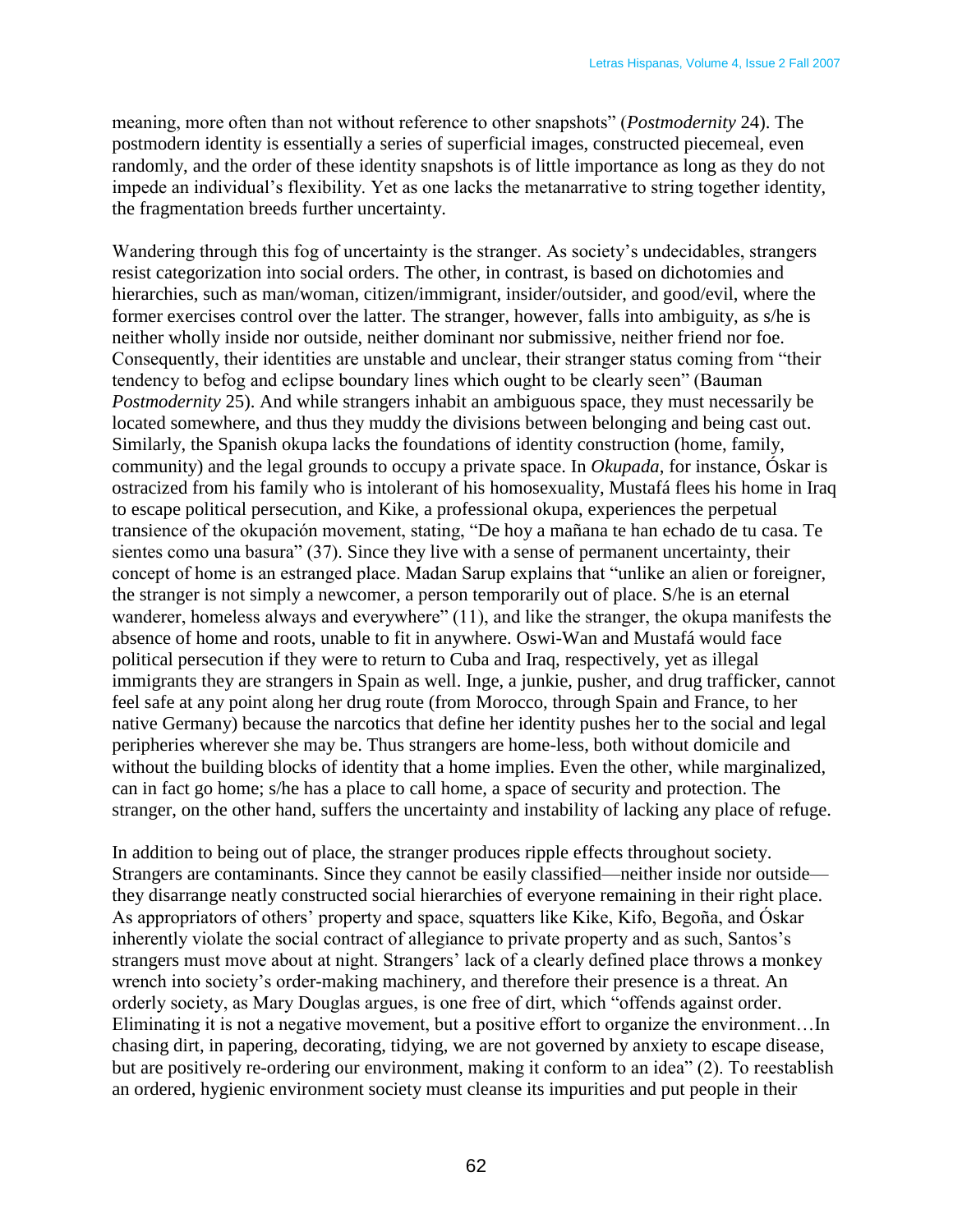places, or as Julia Kristeva explains, "it is thus not lack of cleanliness or health that causes abjection but what disturbs identity, system, order. What does not respect borders, positions, rules" (4). Consequently, the stranger's violation of order fosters a dream of purity, producing the reactionary rhetoric of "if we could only get rid of (a certain undesirable), our problems would be solved." This dirt elimination project implicitly establishes hegemonies—pitting insider against outsider, the clean against the dirty—and proposes a utopian project in which the hegemonic power seeks a space that is either uncontaminated and stranger-free, or in which the stranger turns into the other and fits neatly into the social order. As portrayed in Generation X literature, Spain frames its own youth as strangers, whose ambiguities—between carefree adolesence and responsible adulthood, between economic dependence and gainful employment, between social blight and the future of the nation—strain social order.

*Okupada* posits an alternate perspective to the stranger problem and the subsequent dream of purity in what one could call the stranger's revenge by contemplating the dynamics of a space if it consisted of nothing but strangers. The okupas construct a space of belonging, their own private alternative utopia. Off the streets and in their own house, the home-less are now, literally, inside and are no longer strangers, rather they constitute the majority. With the structure of the house serving as a partition from the rest of Barcelona, they are empowered to define the inside from the outside, the insider from the outsider, and who belongs and who does not. In the teeming, consumeristic landscape of the Barcelona portrayed in Santos's novel, the okupas declare their house a free space (19, 52) and work to transform their dwelling into a utopian micro-society, an urban "locus amoenus" of freedom, tolerance, equality, and mutual respect. In fact the okupas even recreate the dream of purity by constructing their own space of cleanliness, a purification that is quite literal in the novel. The eight strangers converge on a house in a state of decay, abandoned for twenty years to an accumulation of grime, and Alma narrates the clean up effort: "Todo estaba asqueroso. De cualquier rincón salían sopresas desagradables: preservativos usados, jeringuillas, mierdas como catedrales y hasta un carburador y una batería de moto…llenamos bolsas y bolsas con escombros que habían caído por todas partes, pedazos de puertas y muebles podridos" (28, 29). Upon their arrival, their house lacks a reliable structure, with rats infesting the basement and "una buhardilla que, literalmente, se caía a pedazos...y podía pasar que el suelo cediera o que el techo se desplomara sobre nuestras cabezas" (26). Through a physical cleaning and reconstruction, they transform the dwelling from a space in disrepair into a utopic space. Kike pirates electricity from powerlines in the street and throughout the house's floors they designate spaces in which to construct a bar, a concert hall, and bedrooms. The project transcends the act of construction and represents a movement larger than their own self-interests, an act of community that forges a collective identity, and the house serves as a metaphorical framework upon which to build this identity. No longer the strangers, within its protective shelter they are free to express and develop their personal identities. Through their workshops (music, painting, poetry, aerobics, and of course "el dragqueenismo") their particular signs of identity may flourish. Alma, for example, seeks "un ecosistema original y divertido en el que me apetecía mucho quedarme a echar raíces" (28). As is common in Spain's youth narrative, like *Historias del Kronen*, *Beatriz y los cuerpos celestes*, and Loriga's *Lo peor de todo* (1999), parents and family are largely absent from *Okupada*, and Alma observes of her parents that "ninguno de los dos está nunca en casa porque sus múltiples obligaciones les mantienen entretenidos" (89). An okupa like Alma looks to the collective identity of the okupación as a surrogate family, since Alma's family unit disintegrates when her parents divorce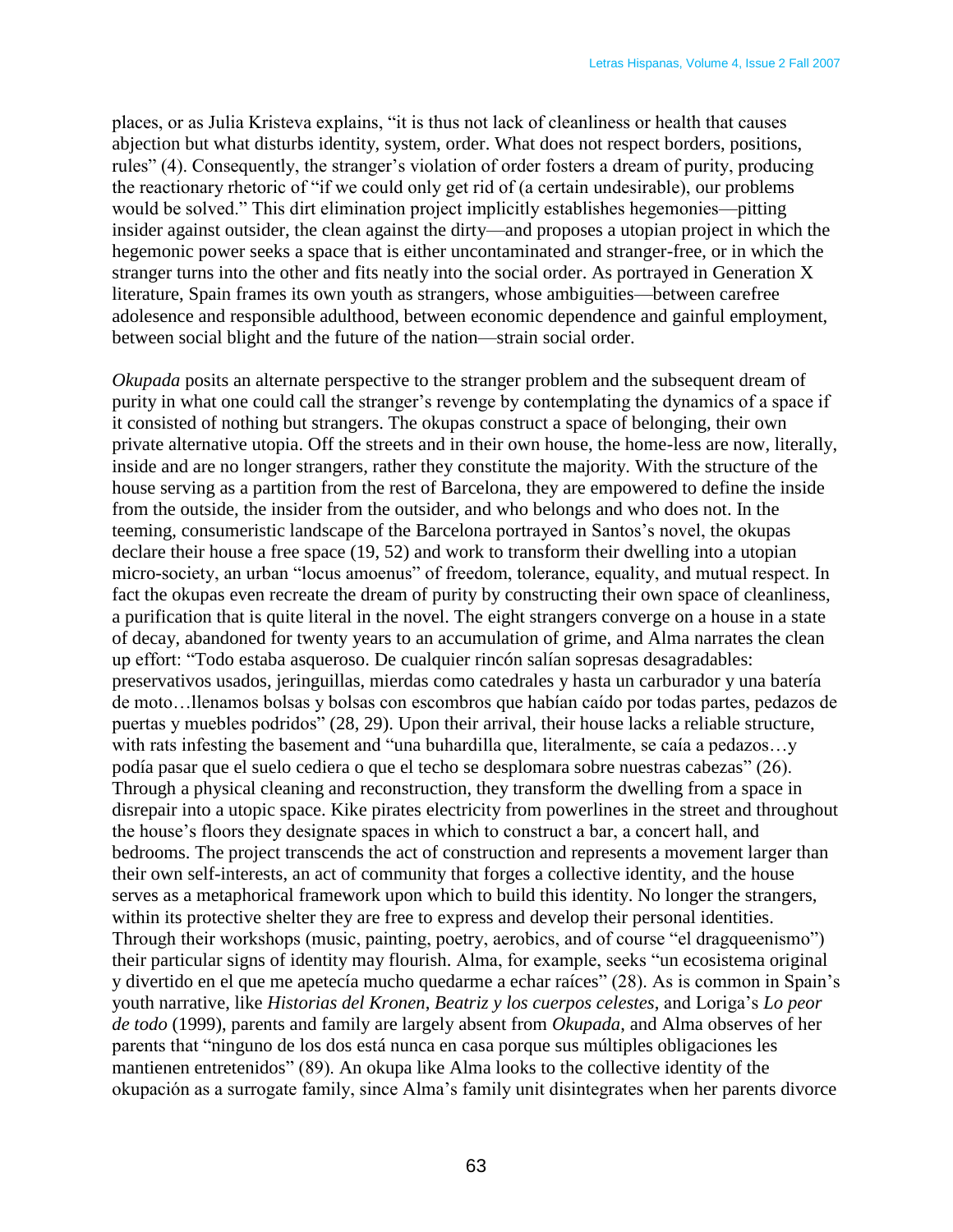while she is participating in the okupación. Mirroring Alma's desire to "echar raíces," her fellow okupas seek a sense of belonging and the stability of a space in which to found an identity. Finally, in distancing themselves from their parents and an adult world they consider hypocritical and irrelevant, the okupas reveal what Manuel Vázquez Montalbán would call "el peterpanismo" (385). Their utopia is a "culto de juventud" as they declare, "no somos adultos ni tenemos ganas de serlo" (13) in a desire to stave off the inevitable: adulthood and presumably maturity.

For that reason, their utopian vision is short-lived, even doomed from the beginning. While the itinerant strangers of *Okupada* find shelter in an abandoned house, they do not find a home. By taking up residence in the house they unwittingly replicate the power structures—the outsiders become insiders—against which they are ostensibly rebelling. The group christens their rundown dwelling "Bákinjam" after the British royal palace of the same name. Adopting the name of the house of Windsor, center of a monarchical and formerly colonizing world power, is an ironic choice for a supposedly collective, neo-socialist living experiment. Yet it also signals the hypocrisies into which they fall and the disintegration of their utopian microcosm at the hands of abused authority. The okupas replicate the same dream of purity that drove them from their previous spaces (the streets, broken homes, intolerant families, Cuba, Iraq) to occupy Bákinjam in the first place. By creating a utopia for Barcelona's strangers, they reproduce the project that necessitates the drawing of boundaries, the establishment of order, a "clean" space free from the stranger. Their rigorous cleaning evolves into a crusade to rid their microsociety of its unwanted, the disorderers among the strangers themselves. Namely the presence of Inge, the German drug pusher, represents a faultline along which the okupas divide themselves. Despite their declared tolerance and ostensible acceptance of outsiders, Begoña condemns Inge's drug addiction as immoral (117) and Oswi-Wan attempts to exclude Inge from their house, alleging that "Inge no era de los nuestros" (131). Their utopia reproduces the need to purge the unclean, singling out the stranger among strangers. As their confrontations multiply, the okupas abandon their utopian idealism and fall into the same trappings of power they had fiercely criticized in the Barcelona outside the okupación. For example, once they claimed unwavering loyalty to their ideals: "las ideas no las desalojarán jamás. Esa es nuestra fuerza…Nuestra lucha es social y libertaria y no vamos a renunciar a ella ni dentro de cuarenta años" (40-41). On two occasions Kike affirms that, "somos pacíficos y detestamos cualquier acto violento" (46) and this pacifism, "no debemos olvidarlo bajo ningún concepto, pase lo que pase" (131). Yet their interpersonal conflicts escalate into violence among the love triangle of Alma, Kifo, and Inge who fight each other at knife-point (110-111). Furthermore, Kifo defends the okupación with growing violence, fending off the invading police force with molotov cocktails. As mentioned above, a principled existence is futile when faced with the vicissitudes of the postmodern world, and similarly, hypocrisy infiltrates the core values of the okupación and rips at the fabric of their pacifist movement. The romanticized community splits apart and the spirit of equality and tolerance splinters into petty individualism as the okupas become ever more self-involved. Begoña, for example, the longest serving okupa, expresses disillusionment with their movement, claiming, "la okupación es un modo de vida alternativo sólo apto para falsos idealistas" (157) and abandons the okupación for a lucrative job. Inge and Kifo withdraw from the collective and retreat into drug-induced escapism. Their microcosm reproduces the "us versus the stranger" dichotomy that the movement sought to upend, and thus the okupas' utopia crumbles.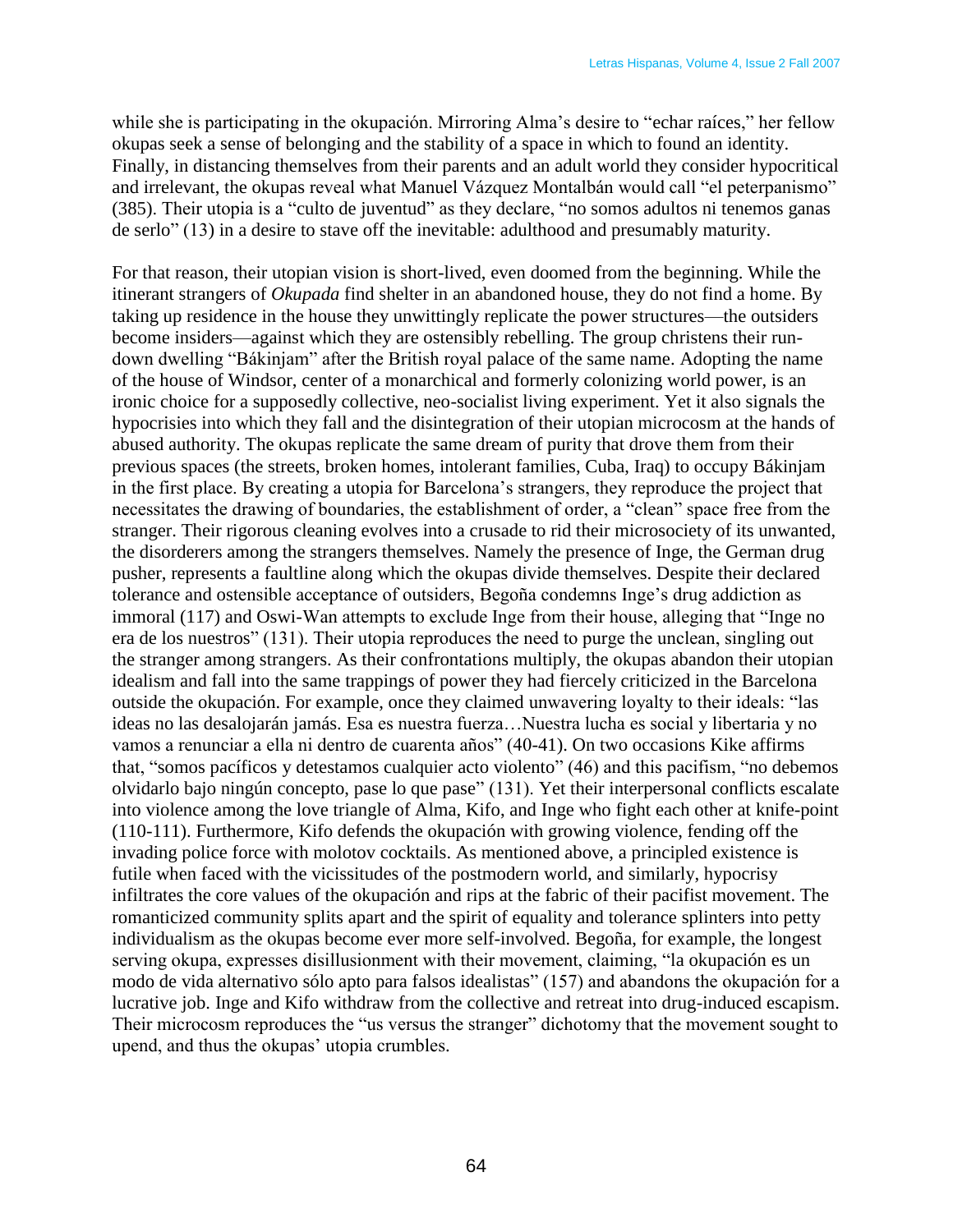Marin notes that a utopia (from the Greek "ou topos," or "no place") degenerates due to the contrast it implicitly draws between utopian and non-utopian spaces (286). The euphoria of utopia turns into disillusionment when one goes "back to reality." In *Okupada*, the difference between the utopian (the okupación) and non-utopian (Barcelona) spaces is similarly unsustainable; the okupas' ideals of unity and equality cede to the grim reality of capitalist greed and xenophobia when they leave the protection of the okupación. Attempting an anarchist public relations campaign (Kifo says, "Yo propongo movilizar a la opinión pública... hacer algo que llame la atención de la gente para que nos conozcan y estén a nuestro favor" [93]), the okupas scale the Ayuntamiento and, in a move reminiscent of a band of pirates, pull down the Spanish flag and in its place hoist the black flag of the okupación (105). Yet their symbolic act—the flag serves as a mark of identity and as a rallying point—lasts an underwhelming three and a half minutes (106). Rather than rally public support for their cause, the flag-raising incident provokes a police invasion of Bákinjam to force out the okupas. Like the ideological emptiness of raising their flag, their socially compromised identity—the okupación—is hollow; the okupas show that they can easily discard their dreams and goals as circumstances fluctuate. As the okupas' act of social resistance turns against each other, the metanarrative of the okupación is overturned and the promise of utopia degenerates into dystopia.

The collapse of the okupas' house parallels the breakdown of their collective identity. As the identity of the stranger is uncertain and unstable, *Okupada* reproduces this instability as identity shifts from solidarity to solitude. Beatriz conveys the sense of hopelessness and detachment in her view of interpersonal relationships: "Estaba convencida de que nunca viviría en pareja una larga temporada. ¿Para qué? ¿Para herir y que me hieran?" (102). Her cynicism reflects the ephemeral nature of postmodern identity, as it is located in the imminent present, rejecting the modernist notion of an interrelated past, present, and future. Indeed the attempt to give identity a structure—relationships, family, home, career—is detrimental in postmodern life. Structure, like the foundation of a house, is useless when facing the tectonic shifts of a world of radical uncertainty. Thus identity cannot be evaluated for the long term, rather like the drugs that Inge injects, it is a quick fix. As the community in Bákinjam implodes, the okupas shift and change out of a stagnating, collective identity and reaffirm their autonomy. To construct and trust in a metanarrative such as "collective identity" or "group unity," indeed any commitment beyond the self, handicaps the individual, and as such s/he burrows ever deeper into self-involvement and seclusion. Sarup comments that "amid the universal homelessness [of the stranger], individuals turn to their private lives as the only location where they may hope to build a home. In a hostile world, what can one do?" (11). Santos's okupas are caught in a tension between belonging and exclusion and as such, their identity is unstable: "Instead of constructing one's identity, gradually and patiently, as one builds a house—through the slow accretion of ceilings, floors, rooms, connecting passages—a series of 'new beginnings,' experimenting with instantly assembled yet easily dismantled shapes, painted over the other; a palimpsest identity" (Bauman *Postmodernity* 24-25). In *Okupada*, Bákinjam's lack of architectural integrity and stability reflects their shaky community. Indeed the collapse of collective identity accompanies the physical collapse of the house: in the climactic confrontation with police, amidst escalating violence, the structure fails, floorboards crumble, and Kifo falls to his death.

The okupas attempt to extend their collective identity through the narrative structure of the novel itself, writing the text as a testament of their short-lived community. Each protagonist adds one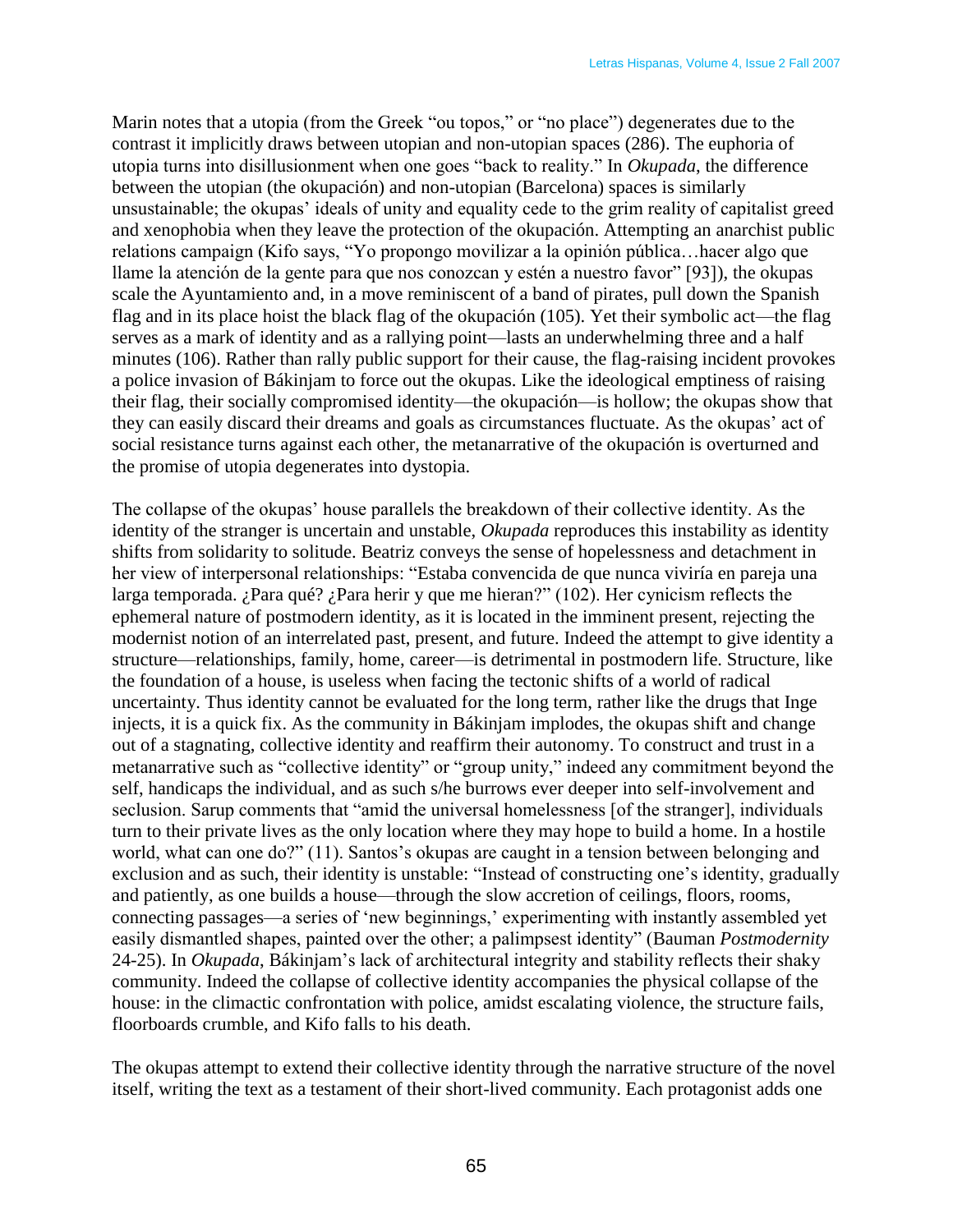chapter to the story of the okupación, democratically contributing to a collective identity, telling their own story in their own words. They also declare a metatextual rebellion against the hegemony of a singular narrative voice: "No estamos de acuerdo con esos narradores cretinos que a menudo aparecen en las novelas, que son uno solo y que fingen saberlo todo de todo el mundo, narradores oligárquicos, manipuladores y fascistoides" (14). The okupas' rejection of authority appears as an orthographic rebellion in the purposely misspelled words scattered throughout the novel (i.e., introdukzión klarifikadora, ke, okupas, Óskar). But like the druginduced orthography in Mañas's *Ciudad rayada*, the changes are a superficial transgression, an artifice that purposely draws attention to itself, breaks the pact of verisimilitude, and lacks the profundity to inspire substantive change. The narrative structure of *Okupada*, like the structure of their house, is also unstable, as captured in the textual chaos of Mustafá's unintentionally comical chapter. Truly an inhabitant of a tower of Babel, his inadequate language skills necessitate a hybridized usage of Spanish, French, Italian, English and at times Arabic:

> Yo le digo que to travel es molto facile para kurdos, porque sonno pueblo nómada, de artesanos, ganaderos y agricultores (Alma me ayuda con las palabrotas) y es exacto lo que soy moi: vivo de entallar power-rangers y otras cosas, I travel como mis antepasados (los del arca, por ejemplo), plantuve tomatos y náscaros na mi window y si no teno cabras es because en Barcelona no hay. (79)

The multiple narrators create a textual schizophrenia by narrating from subjective, contradictory, and ultimately self-serving points of view. Who is to blame for the okupación's failure depends on who is narrating. Under the guise of a collective project, the structure of the novel itself undermines the okupas' attempt to construct the okupación as a metanarrative. To paraphrase Baudrillard, the medium becomes the message as the okupas condemn themselves for a superficial adherence to their principles. Dorca affirms that Spain's youth narrative reflects a crisis of values (320), and indeed *Okupada* intimates that unity is a liability, permanence is detrimental, and commitment is meaningless.

The identity problem for the okupa is that the construction of home is impossible. In a resounding pessimism, both sides lose. On the one hand *Okupada* criticizes the materialistic society and the stranger-segregation project of the metropolis outside Bákinjam, and demonizes the police for using excessive force. And on the other hand the novel critiques the alternative lifestyle of the okupación as the okupas' hypocrisies strip their project of ideological renewal and humanistic transcendence. They lose their battle against the police and authorities, and the okupas' quest for a more enlightened existence results in failure. In effect their struggle produces no substantive change. Later a politician, Avel•lí Pi Sureda, appropriates Bákinjam's collapse to pose in front of television news cameras to further his political clout. And adding insult to injury, it is a "humanitarian" organization called "Techos para todos" (directed by Alma's own father, no less) that enlists police force to evict the offending okupas so that the house can be made available for the homeless, while of course, the okupas are themselves home-less.

Care Santos's *Okupada* shows the disintegration of youth communities and the failure of collective identity, questioning if unity is at all possible among contemporary Spanish youth. In a novel directed Spain's youth, *Okupada* lambastes this same youth culture's superficiality, egotism, and self-involvement, and chides youth for playing at being revolutionaries, a game that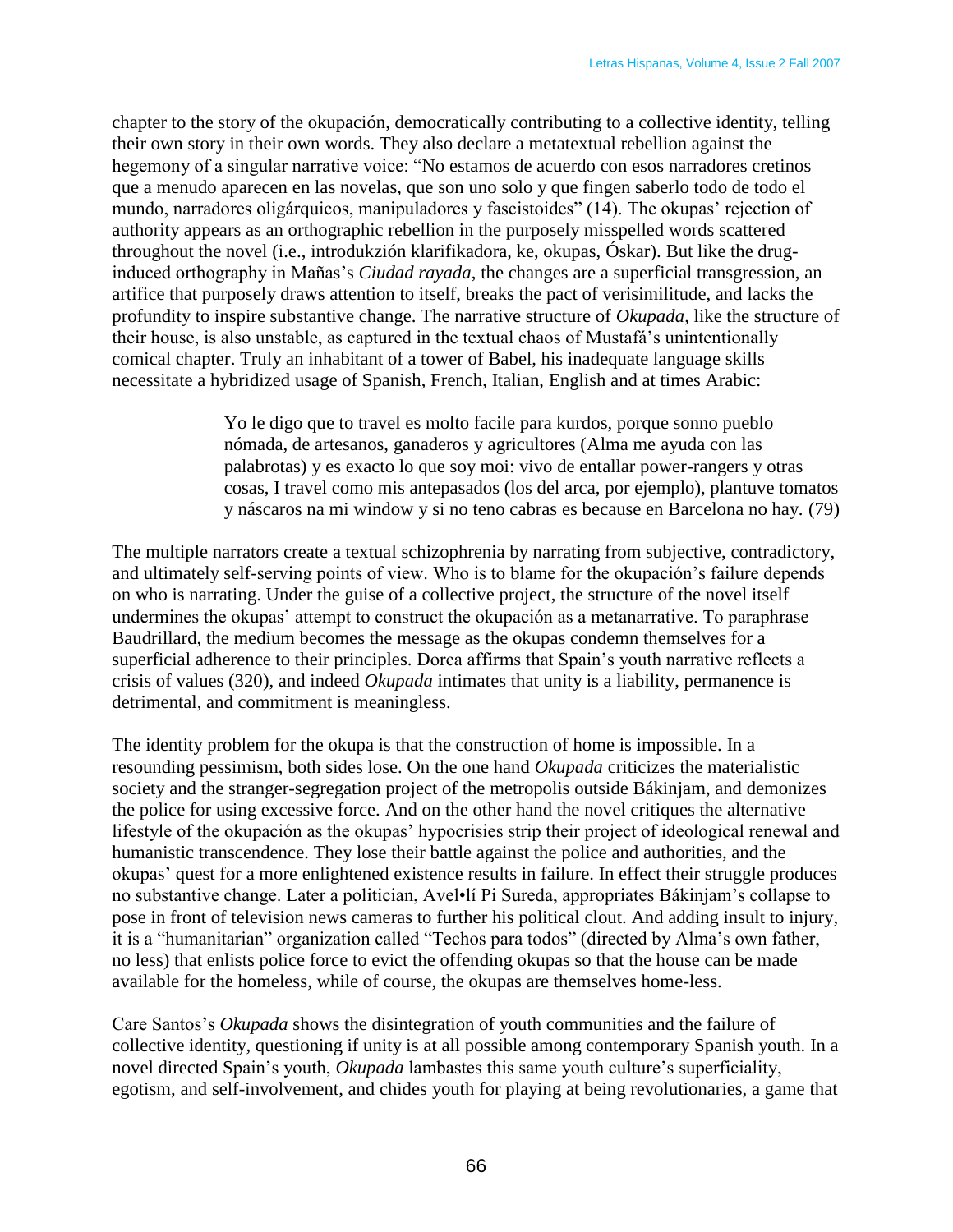they abandon when they are no longer having fun. Despite its apparent antiauthoritarianism, the novel is a cautionary tale for contemporary Spanish youth who betray their own search for identity. For them, home is an ephemeral place, and as society's unclassifiables, these strangers in a strange house can only find shelter in a space of uncertainty.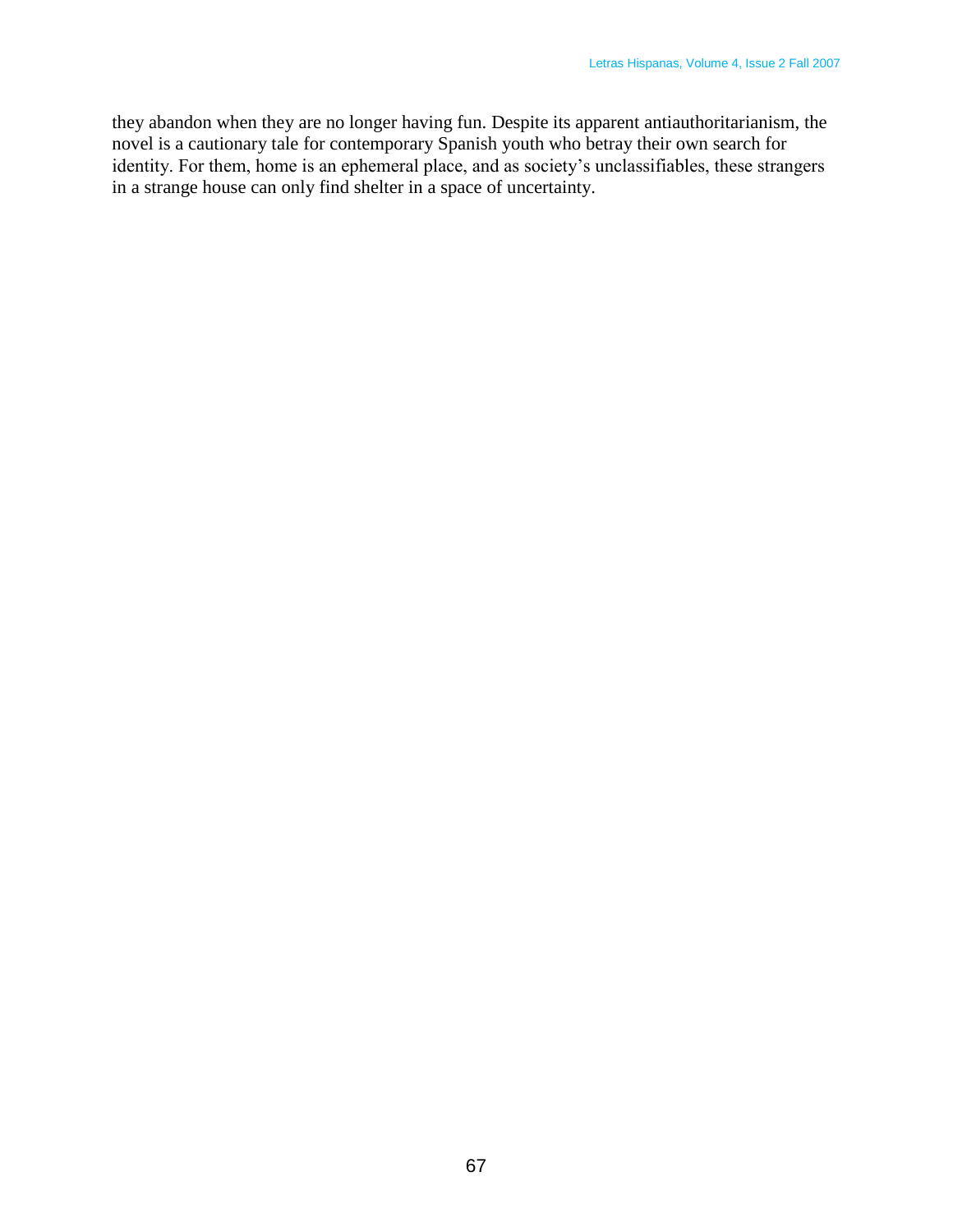## **Notes**

(1) This generation of young novelists ranges from the canonical José Ángel Mañas, Lucía Etxebarría, Ray Loriga, and Pedro Maestre, to the largely overlooked Caimán Montalbán, Daniel Múgica, Gabriela Bustelo, Violeta Hernándo, José Machado, and Care Santos. Studies by Carmen de Urioste, Germán Gullón, and Toni Dorca debate the terminology, define the characteristics, and explore the meanings of this narrative. While Gullón celebrates this literature as an act of freedom and autonomy (x-xi), these three critics do coincide in that it unmasks a disturbing portrayal of reality for contemporary youth. As Urioste points out, despite being surrounded by the population of a major European capital—Madrid—protagonists cannot tolerate being with others and they consistently retreat from meaningful interpersonal relationships (470-471). This antisocialism manifests itself in Santos's *Okupada*, as well, in the lack of cohesion and communication among urban youth.

(2) The modern identity was often related to the other, and associated with empowerment or vindication on the part of the marginalized (Kellner 141). The modern identity constituted an interactive process in which one's interpersonal relationships were forged alongside one's relationship to him/herself. Identity is no less a concern in the contemporary Spanish youth novel than it was under modernism, but the uses of identity have shifted such that now postmodern identity is interiorized and subject to change according to the whims of the individual, without consideration of the effects on interpersonal connections. Whereas principles, morality, and dogma were once to remain constant in the face of life's adversities, now the allure of instant gratification takes precedence, as seen in the drug abuse in Mañas's *Sonko 95: Autorretrato con negro de fondo* (1999) and Caimán Montalbán's *Bar* (1995).

(3) Youth, according to Hebdige, is a series of struggles in the lives of young people that impact identity formation (68-80). Similarly Epstein views youth culture as essentially a space of identity formation in which young people experience a tension between childhood and adulthood that produces alienation (4-21). Through its estrangement Spain's contemporary youth culture becomes apathetic to its present and future, which further defines the youth experience as downward mobility. This conceptualization of youth culture ties closely with the definition of youth subcultures, in which the individual feels isolated due to a pervading sense of meaninglessness (Hebdige 72). Thus the young person is drawn to subcultures as a space in which to construct meaning. However, a key to subcultures is that subcultural resistance to hegemonic culture affects only those engaged in the subculture and has little if any effect on society at large (Epstein 11), a parallel that *Okupada* draws in its denouement.

(4) Specifically Santos addresses a post-adolescent audience in *La muerte de Kurt Cobain*. The 15 year-old protagonist Sandra is unusually independent, has curiously adult sensibilities, and confronts an adult world that is distanced and uncaring of her intense emotional plight. Sandra rejects traditional notions of family and adulthood—
"Nosotros creemos que eso de casarse es una mierda y que lo que hay que hacer es vivir la vida" (30)—and as in many of Spain's youth novels, Sandra's parents are absent from her life, vacationing in idyllic Czechoslovakia, a nation whose internal collapse mirrors the unraveling family structure in Spain's youth novels. In *La muerte de Kurt Cobain* pop music and film serve as reference points for reality; songs by Nirvana—"Come as You Are," "On a Plain"—provide a soundtrack for the novel's plot points and the narrator alludes to hip filmmakers—"Aquel discurso era intenso como una peli de Tarantino" (44)—to provide exposition. In addition to its pop culture references, the novel identifies with its youth readership by portraying teenage disenchantment and the value of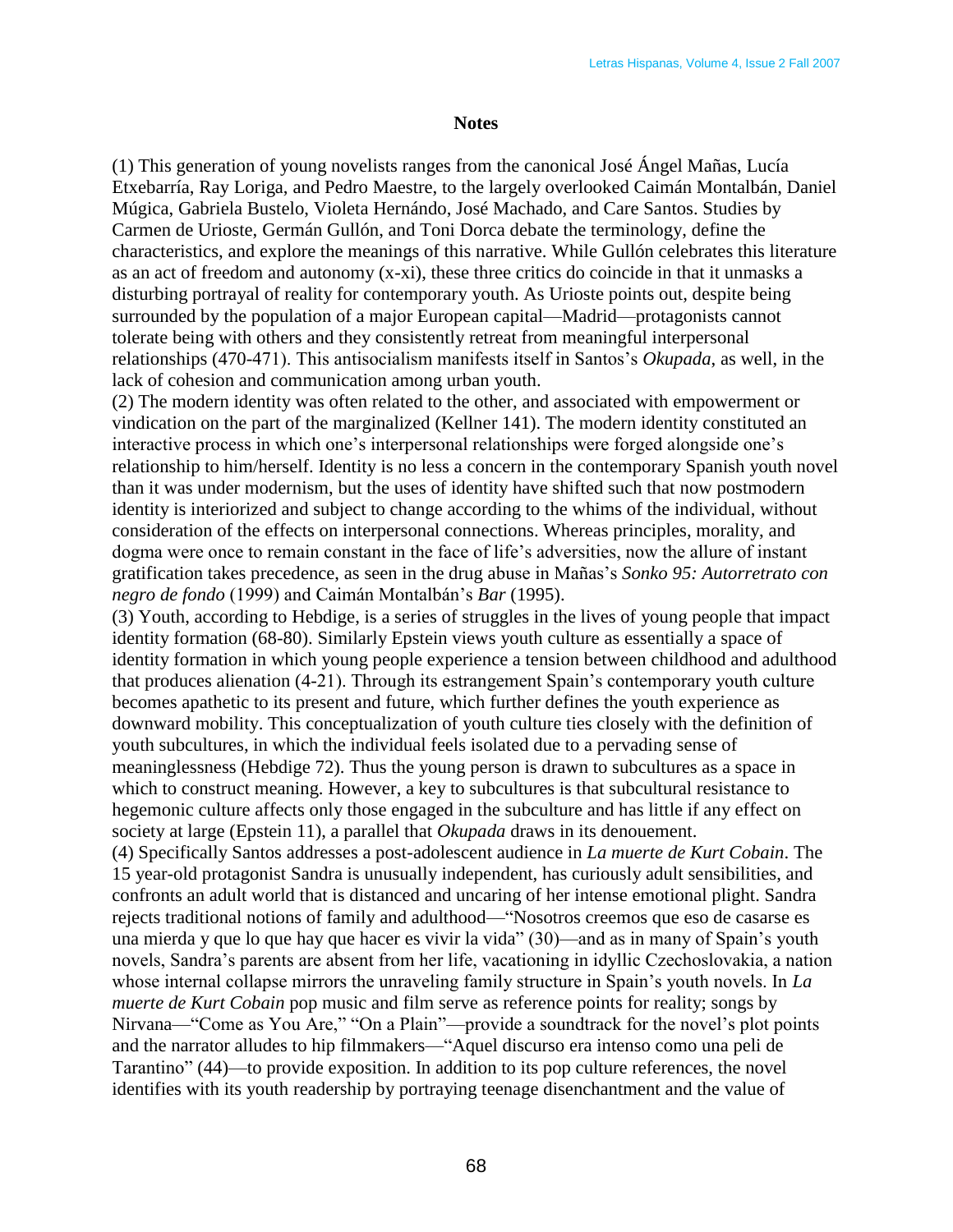solidarity among teenage girls. While in retrospect Santos expresses misgivings about publishing this early novel ("Entrevistas"), the way the novel presents this coming of age story underlines its connection with young people by speaking youth's own vernacular.

(5) The okupación has an electronic corollary in "la ciberokupación." As identity on the internet is linked to user names, domains, and URLs, one can appropriate virtual spaces by being first to stake a claim to an internet name and then profit from reselling it. For example, Tunisian student Anis Darragi purchased the domain name "www.repsol-ypf.com" and, like other "picaros" virtuales," attempted to exploit Repsol for millions of pesetas upon news of its proposed merger with YPF (Iglesias). Yet despite similar terminology and a common link to the question of identity, there is a fundamental difference between the ciberokupación and the street okupación. Like the landgrabbers or Sooners of western American lore of the 1850s, profit and economic advantage drive the ciberokupa, whereas the okupas in Santos's novel (as well as nonfiction okupas throughout Europe) would reject such a capitalist enterprise. Their okupación originates from a quasi-socialist philosophy in which profit is neither a goal nor even a consideration and any resources are shared equally with the group. Yet despite the rejection of materialism and the slogans of unity, Santos's novel reveals the okupas' allegiance to these ideals is half-hearted at best, thus offering a cynical vision of Spain's urban youth.

(6) In *Okupada*, Óskar further specifies the difference between Spain's scrappy, downtrodden okupas and the rest of Europe's squatters, who he dismisses as "okupas con pedigrí" (59). (7) In contrast to the Madrid-centric narratives of Generation X, Santos sets *Okupada*, as well as the aforementioned *La muerte de Kurt Cobain*, in Barcelona. Whereas the novels that take place in Madrid by Mañas, Etxebarría, and Loriga downplay urban Spain's increasing ethnic diversity and burgeoning immigrant populations, *Okupada* mirrors Barcelona's pluralistic image. The diversity of protagonists' nationalities and ethnicities–Inge the German drug trafficker, Mustafá the Kurdish refugee, and Oswi-Wan the Cuban exile—reflects Barcelona's reputation as an international crossroads and as a destination for immigrants, yet simultaneously emphasizes the paradox of their marginalization. Like their young Spanish counterparts that struggle to find affordable housing (Galindo and Mars 38), immigrants are also pushed to the legal periphery to have a place to live.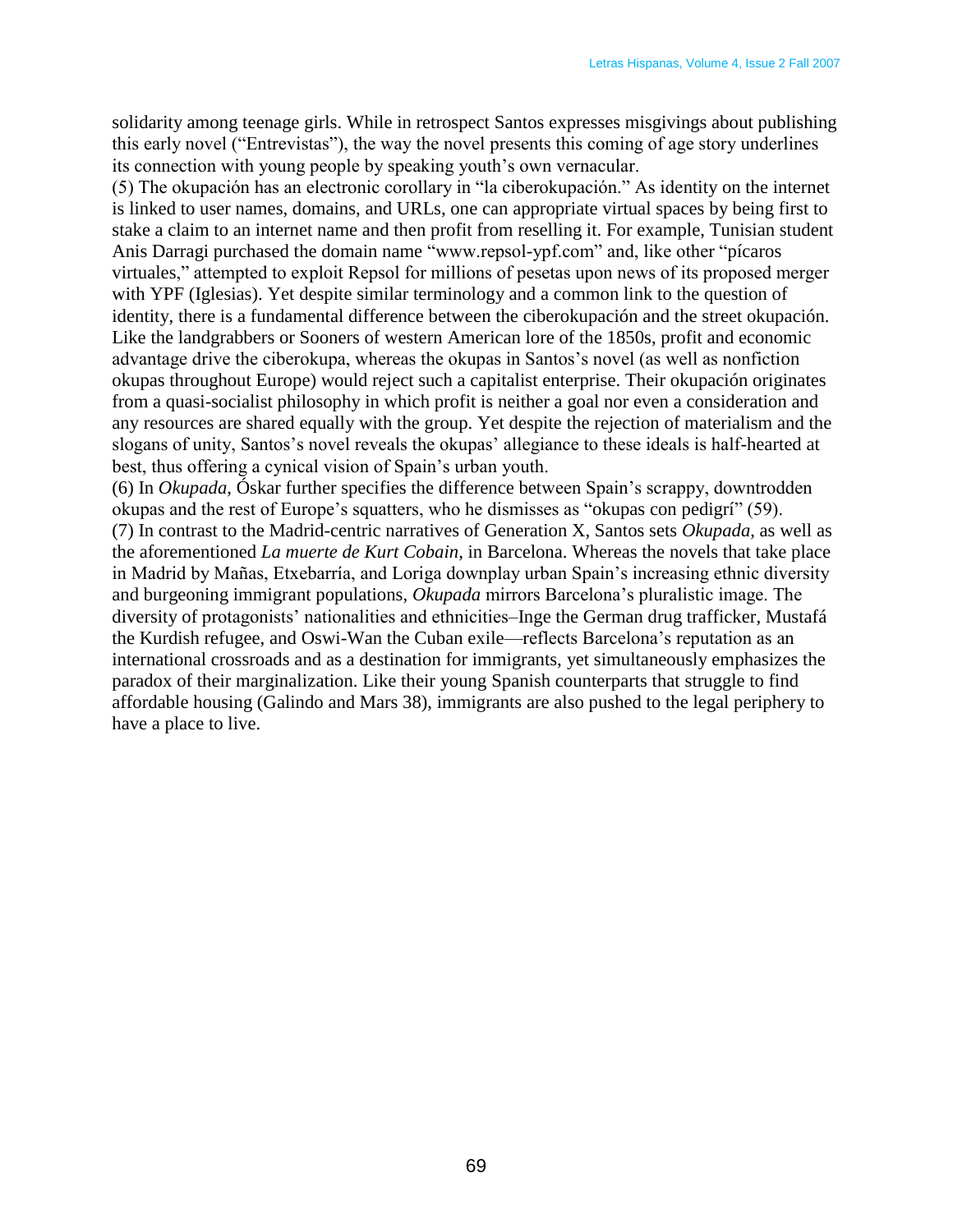## **Works cited**

Allinson, Mark. "The Construction of Youth in Spain in the 1980s and 1990s." *Contemporary Spanish Cultural Studies*. Barry Jordan and Rikki Morgan-Tamosunas, eds. New York: Oxford UP, 2000. 265-273.

Baudrillard, Jean. *Simulations*. New York: Semiotext(e), 1983.

- Bauman, Zygmunt. *Postmodernity and its Discontents*. New York: New York UP, 1997.
- Currie, Mark. *Postmodern Narrative Theory*. New York: St. Martin's, 1998.
- Dorca, Toni. "Joven narrativa en la España de los noventa: la generación X." *Revista de estudios hispánicos* 31 (1997): 309-324.
- Douglas, Mary. *Purity and Danger. An Analysis of Concepts of Pollution and Taboo*. New York: Praeger, 1966.
- Epstein, Jonathan S. "Generation X, Youth Culture, and Identity." *Youth Culture: Identity in a Postmodern World*. Jonathan S. Epstein, ed. Oxford: Blackwell, 1998. 1-23.
- ―Entrevistas: Care Santos.‖ *Escritoras.com* 14 March 2000. 7 June 2000. <http://www.escritoras.com/entrevistas/entrevistas.asp?Ella=santos>.
- Etxebarría, Lucía. *Amor, curiosidad, prozac y dudas*. Barcelona: Plaza y Janés, 1997.
- ---. *Beatriz y los cuerpos celestes*. Barcelona: Destino, 1998.
- ---. *La Eva futura/La letra futura*. Barcelona: Destino, 2000.
- Galindo, C. and A. Mars. "No pararemos hasta tener una vivienda." *El País* 4 June 2006: 38.
- Graham, Helen, and Jo Labanyi. "Democracy and Europeanization: Continuity and Change 1975-1992.‖ *Spanish Cultural Studies*. Helen Graham and Jo Labanyi, eds. Oxford: Oxford UP, 1995. 311-313.
- Gullón, Germán. ―La novela neorrealista de José Ángel Mañas en el panorama novelístico español." *Historias del Kronen*. Clásicos contemporáneos comentados. Barcelona: Destino, 1994. V-XXXIX.
- Hebdige, Dick. "Posing...Threats, Striking...Poses: Youth, Surveillance, and Display.‖ *Substance* 37/38 (1983): 68-88.

Iglesias, Hernán. ―'Ciberokupas' se apropian en Internet del nombre de grandes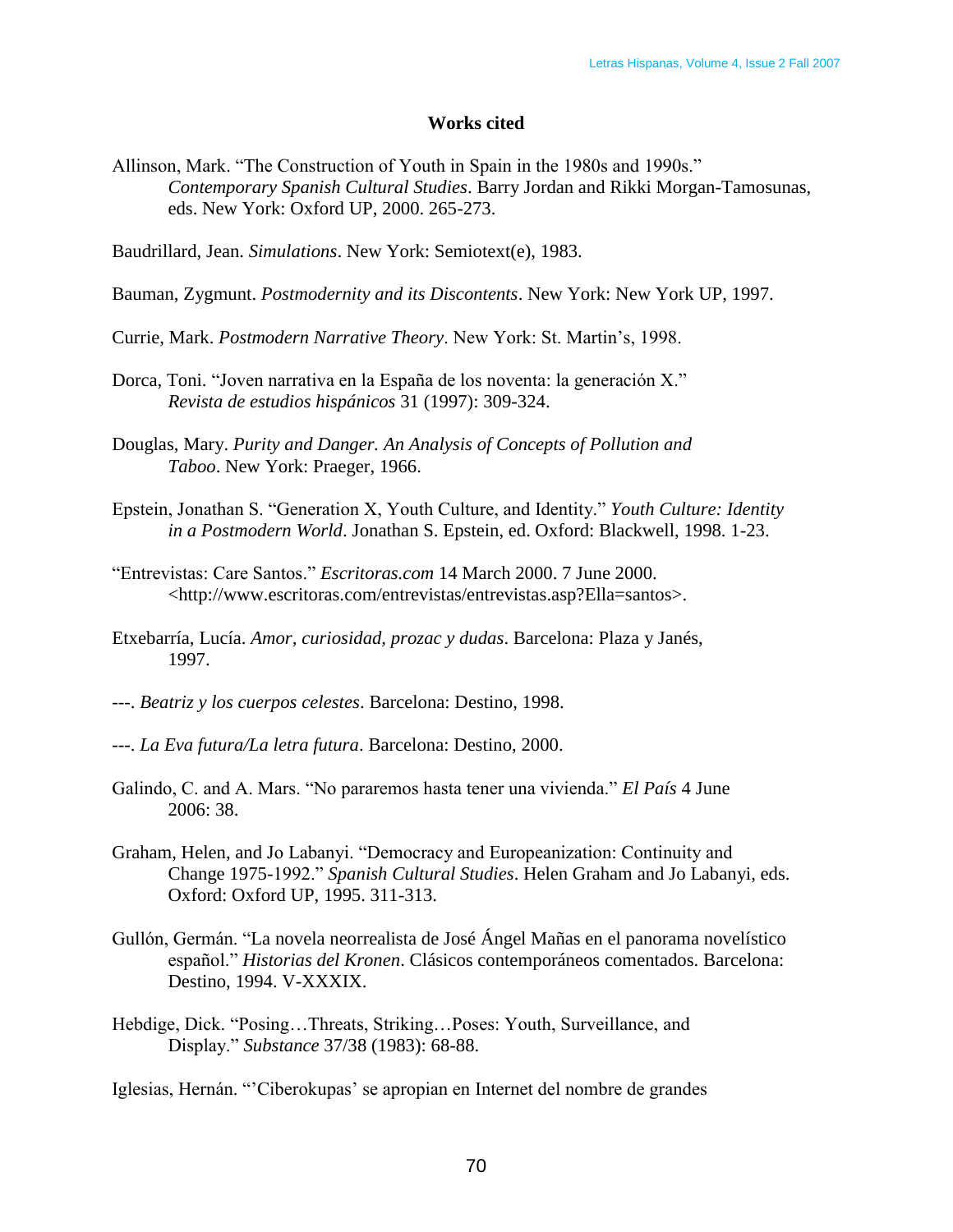empresas españolas.‖ *El País Digital* 9 August 1999. 10 August 1999. <http://www.elpais.es/p/d/19990809/sociedad/ciber.htm>.

- Jiménez Barca, Antonio. "La generación de los mil Euros." El País 23 October 2005. 29 October 2005. <http://www.elpais.es/articulo/elpdompor/20051023elpdmgpor\_1  $Tes$ .
- Jones, Anny Brooksbank. "Work, Women, and the Family: A Critical Perspective." Spanish Cultural Studies. Helen Graham and Jo Labanyi, eds. Oxford: Oxford UP, 1995. 386-393.
- Kellner, Douglas. "Popular Culture and Constructing Postmodern Identities." *Modernity and Identity*. Scott Lasch and Jonathan Friedman, eds. Cambridge, Massachusetts: Blackwell, 1992. 141-177.
- Kristeva, Julia. *Powers of Horror: An Essay on Abjection*. Leon S. Roudiez, trans. New York: Columbia UP, 1982.
- Loriga, Ray. *Lo peor de todo*. Madrid: Plaza y Janés, 1999.
- ---. *La pistola de mi hermano (Caídos del cielo)*. Barcelona: Plaza y Janés, 1995.
- Machado, José. *A dos ruedas*. Madrid: Alfaguara, 1996.
- Mañas, José Ángel. *Ciudad rayada*. Madrid: Espasa, 1998.
- ---. *Historias del Kronen*. Barcelona: Destino, 1994.
- ---. *Sonko95. Autorretrato con negro de fondo*. Barcelona: Destino, 1999.
- Marin, Louis. "Disneyland: A Degenerate Utopia." *Contemporary Literary Criticism: Literary and Cultural Studies*. Robert Con Davis and Ronald Schleifer, eds. New York: Longman, 1986. 284-295.
- Montalbán, Caimán. *Bar*. Madrid: El Europeo & La Tripulación, 1995.
- Prichard, Armstead M. *Squatting*. London: Sweet & Maxwell, 1981.
- Rodríguez, Jesús. ―Generación X.‖ *El País Semanal* 1 mayo 1994: 16-27.
- Sánchez Juárez, Ana. "¡Ojalá ganara 1.000 Euros!" *El País Semanal* 14 January 2007: 30-39.

Santos, Care. *La muerte de Kurt Cobain*. Barcelona: Alba, 1997.

---. *Okupada*. Barcelona: Alba, 1997.